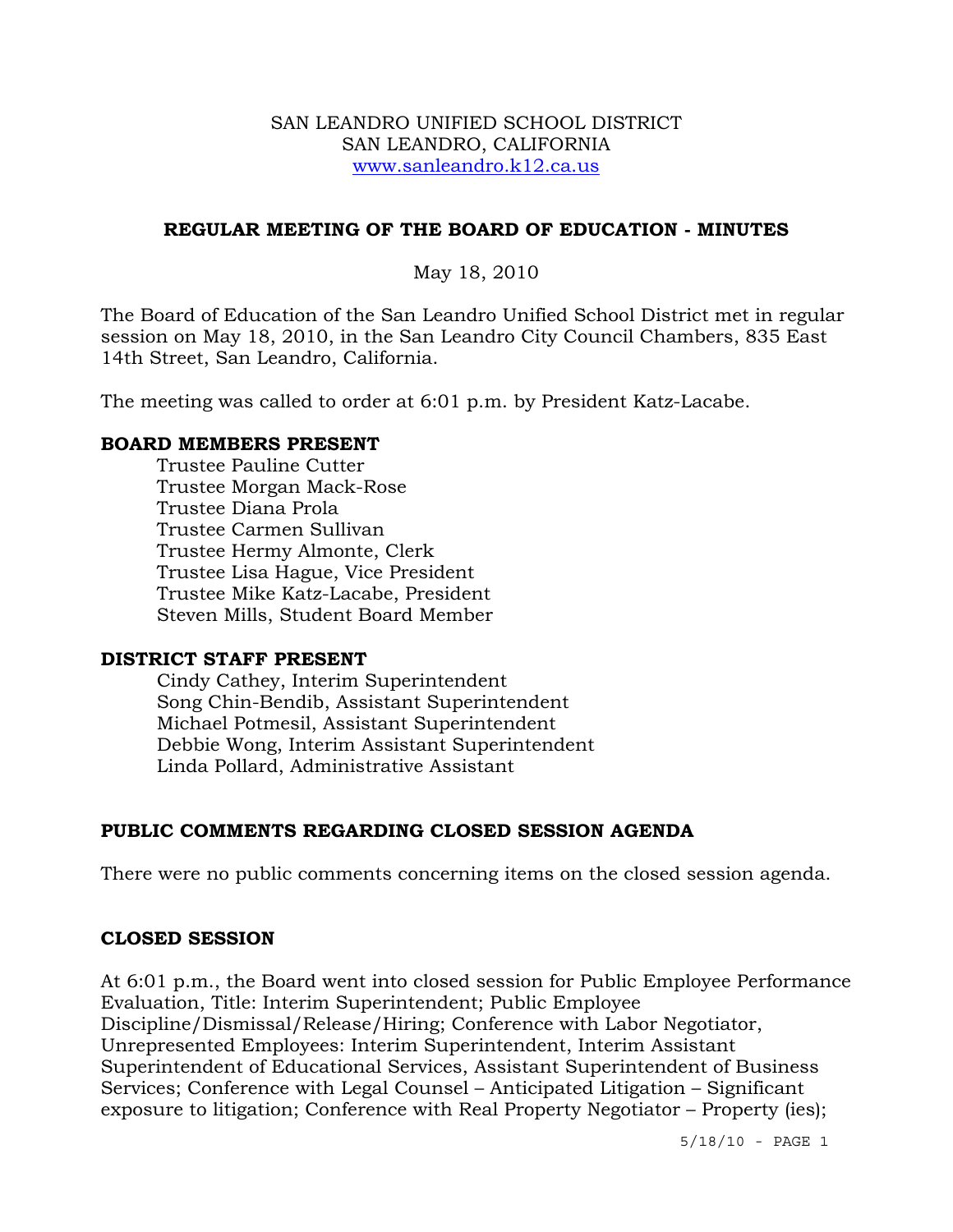and Conference with Legal Counsel – Existing Litigation pursuant to Government Code Sections 5495, 54956.6, 54956.9(b), 54956.8, and 54956.9. The closed session was adjourned at 7:11 p.m.

The Board returned to open session at 7:16 p.m. with the Pledge of Allegiance to the Flag. President Katz-Lacabe said the Board had been in closed session where no action was taken.

# **APPROVAL OF AGENDA**

On a motion made by Trustee Hague and seconded by Trustee Almonte, the Board approved the agenda for the regular meeting of May 18, 2010, by a 7-0 vote.

**REPORTS** Parks & Recreation Commission Report: There was no report.

# **PRESENTATIONS**

\* San Leandro Unified School District Mid-Alameda County Special Education Local Plan Area (MACSELPA) "Excellence in Special Education Award" Recipients

 Certificates of Commendation were presented to the recipients of the Mid-Alameda County Special Education Local Plan Area (MACSELPA) Community Advisory Committee's "Excellence in Special Education Award" for their dedicated, compassionate, and outstanding service to the Special Education students in San Leandro:

- Julie Avilla, Special Day Class Teacher, Madison Elementary
- Carol Delton, Speech Teacher, San Leandro High School
- Terrilynn Haggins-Bassett, Special Day Class Teacher, Garfield Elementary School
- Elaine Tango, Special Day Class Teacher, Muir Middle School

\* California State Distribution Education Clubs of American (DECA) Student Recognition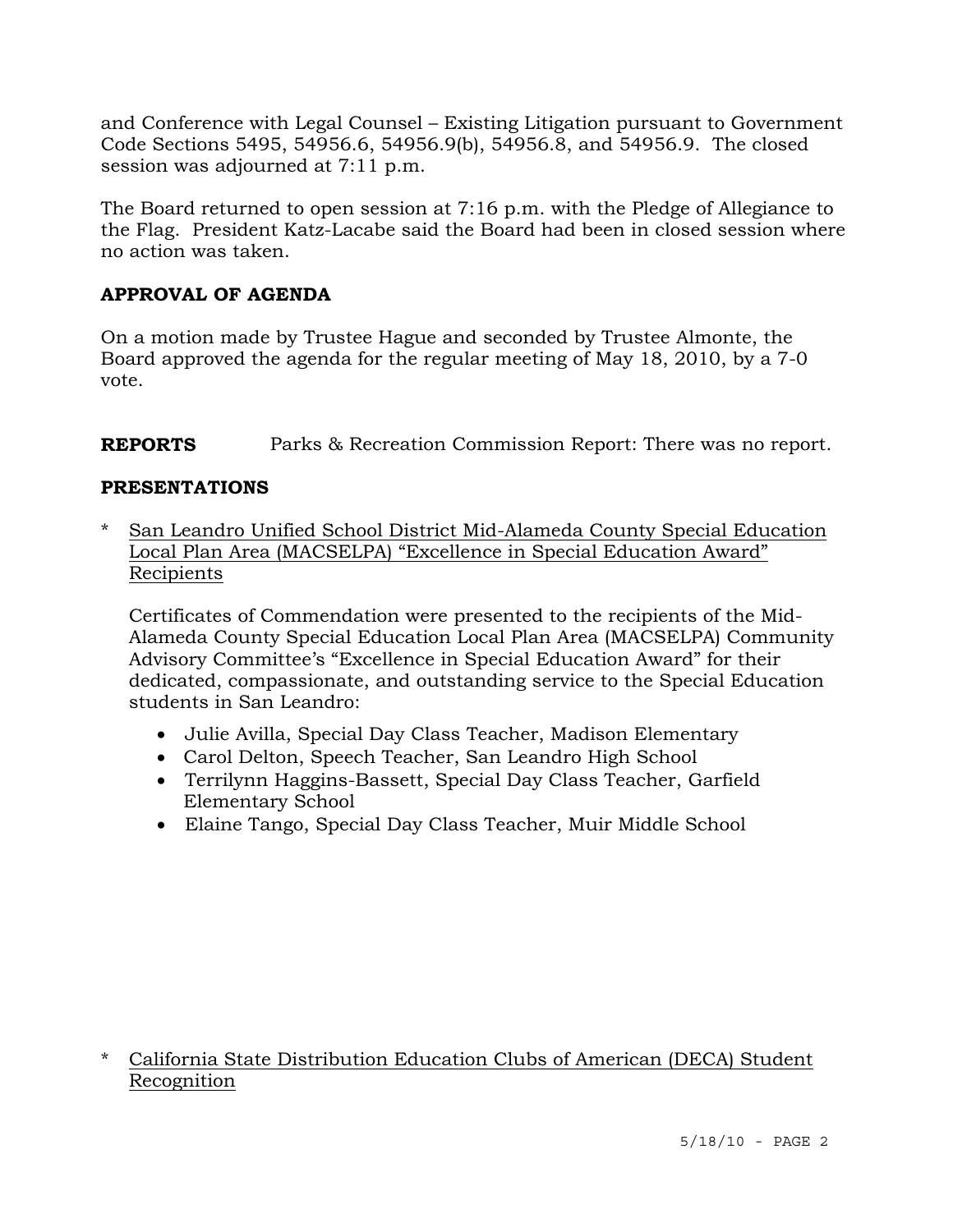Certificates of Commendation were presented to the winners of the California State Distribution Education Clubs of America (DECA) Conference, March 11- 14, 2010:

 Eden Area Regional Occupational Programs (EAROP) Marketing Education and Academy for Business and Finance

Financial Operation Research Event

• Wendy Ngu

Business Operation Research Event

- Jose Robels
- Christine Hererra

 All three students thanked their advisor, San Leandro High School teacher Mary Styner, and family members who supported their excellent efforts and hard work.

\* Social Justice Academy

Seniors from the San Leandro High School Social Justice Academy are required to complete a Senior Project as part of their course work. For the past year both Courtneigh Sullivan and Carrin Marquez have been working on an independent project for their senior elective called QUEST (Question, Understand, Experience, Service, Testimony), whereby they chose an issue of importance to them and the greater community. The students presented their research and suggestions for change.

- Courtneigh Sullivan provided a PowerPoint on Local Government focusing on civic participation, specifically the Board of Education meetings. The presentation included steps the Board, the public and staff of the District can take to keep the lines of communication open. Ms. Sullivan stressed how attending Board meetings can play an important part in keeping the lines of communication open and encouraged the public to continue to attend meetings, come prepared, address the Board, and to keep the Board abreast of their concerns. At the same time, Ms. Sullivan suggested that the Board make a concerted effort to communicate and acknowledge that those concerns and suggestions voiced are important, appreciated, and listened to.
- Carrin Marquez's project focused on the importance of offering Ethnic Studies Courses at San Leandro High School. Using James Logan High School's Ethnic Studies program as the basis of her course work, Ms. Marquez shared a video she created recording comments from the students and staff at Logan High School on why Ethnic Studies was important to them. Comments included, "It teaches you a lot about your heritage and ethnicity." "Opens your mind to who we are." "Because the students can relate to the information, they carry it with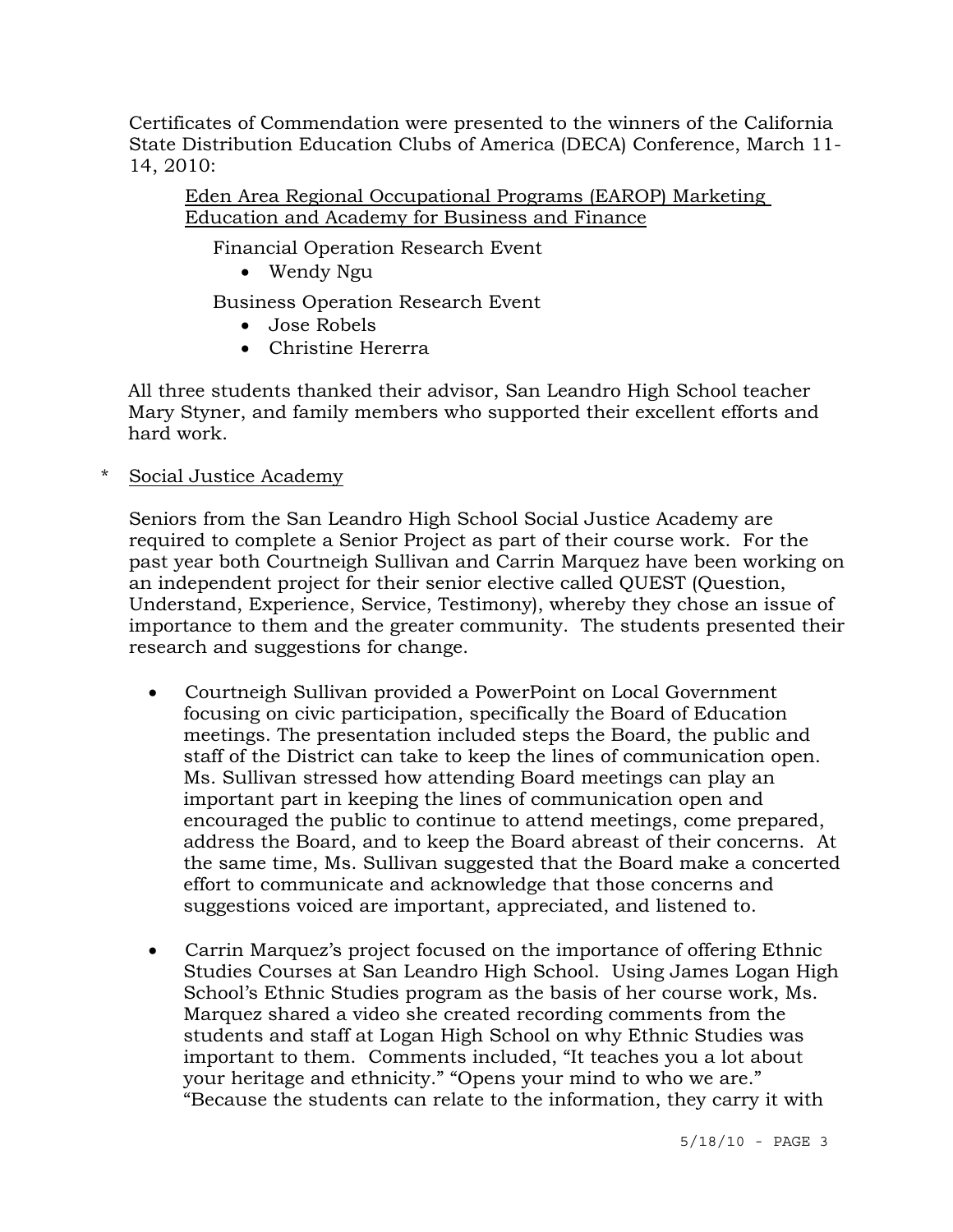them throughout their everyday lives and into the future." "It's a critical component to the graduation requirements and allows for the study of ones own culture, but more importantly the culture of others."

On behalf of the Board President Katz-Lacabe thanked both students for the presentations.

\* High Expectations Parent Education Program

 Teneh Weller, several participating parents, and principals Victoria Forrester and Ruben Aurelio provided the Board of Education with highlights and summary information related to the elementary High Expectations Program. The program consisted of a series of nine Parent Education workshops designed to empower parents to actively participate in their child's education. Highlights included:

- The program was launched at eight elementary schools and in English and in Spanish at six schools.
- District-wide 233 parents attended the first meeting; and 90% (212) of the parents, graduated.
- The graduating parents were very supportive of the program, commenting that, "They walked away with new tools to better support their child." "They learned how to communicate with their child's teacher in a better way," and "They now feel more comfortable coming into the school." One parent also noted that she had a student at Bancroft Middle School and felt that offering this type of program at the middle school would be very beneficial.

 Following the presentation, the Board asked questions and offered suggestions such as monitoring long-termed impact on student achievement and attendance, and exploring ways to get participation high at all schools.

 Student Board member Mills commented that, through conversations at the high school, a program such as this would be very helpful in improving students' test scores.

## \* Program Improvement Local Education Agency Plan (LEAP) Addendum Status Report

Staff from Educational Services provided the Board of Education with a progress report related to implementation of the Program Improvement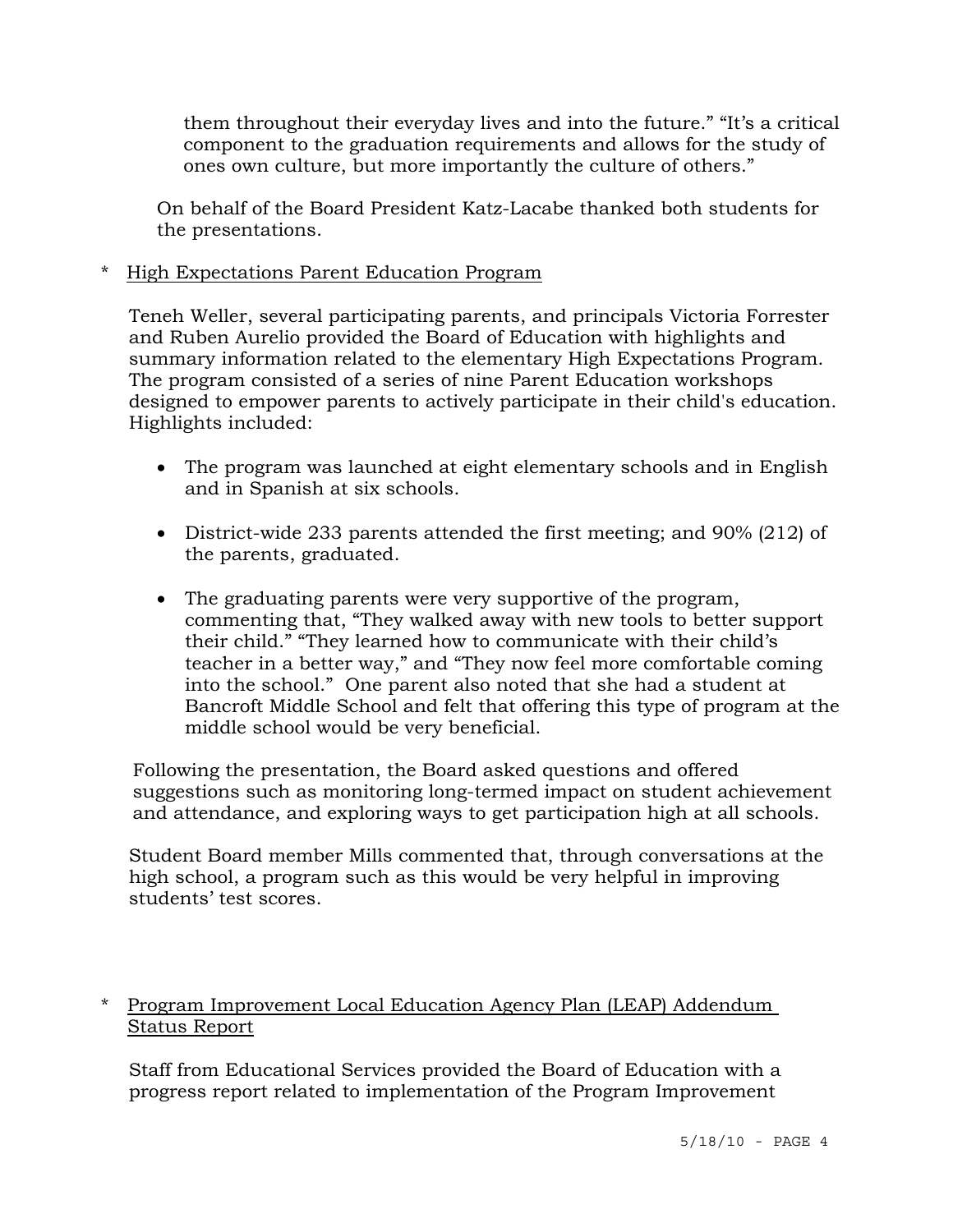Local Educational Plan Addendum approved by the Board of Education on January 12, 2010. The presentation included an update on our high priority areas, programmatic improvements, measurable goals and outcomes, and looking ahead to 2010-11 implementation. Key points included:

- The purpose of the work is to establish a systematic infrastructure to help meet the academic needs of all of our students
- Nine Essential Program Components help build the plan
- Six identified high priority areas of focus
- Theory of action is to implement strong English Language Arts and Mathematics core instruction for benchmark, advanced, and below grade-level learners, aligned with a systematic, data-driven tiered intervention that supports student to be successful in the core
- In 2010-11, approximately 700 students, in grades 6-9, will need strategic or intensive intervention
- In 2011-12, after implementation, there should be a 50% reduction (350) of students needing strategic or intensive intervention because of the curriculum, progress monitoring, and placement criteria, etc.
- The District will strive to meet its measureable goals in the following areas: Graduation Rate target of 83.2%; English Language Arts Safe Harbor target of 56.8%; and Mathematics District Safe Harbor target of 48.8%

 The Board thanked staff for the thorough presentation, and hard work towards the academic success of our students.

## **PUBLIC TESTIMONY ON NON-AGENDA ITEMS**

• Janita Lopez, and Estella Hernandez expressed their support of Wilson Elementary School Principal, Julio Fernandez, stating that Mr. Hernandez places safety as his top priority, makes himself available to parents and students, and has accomplished a lot for the students at Wilson. They shared a survey listing supportive parents.

The Board took a break at 9:11 p.m. and reconvened at 9:16 p.m.

## **REPORTS**

1) Correspondence – Clerk Almonte reported receipt of the following emails from May 4, 2010, through May 16, 2010: From Deborah and Kevin Cox regarding "Eat Out for Education"; from Cher Mott, "Week of the Administrator; from Marilyn Thirion regarding "Academy Graduation; from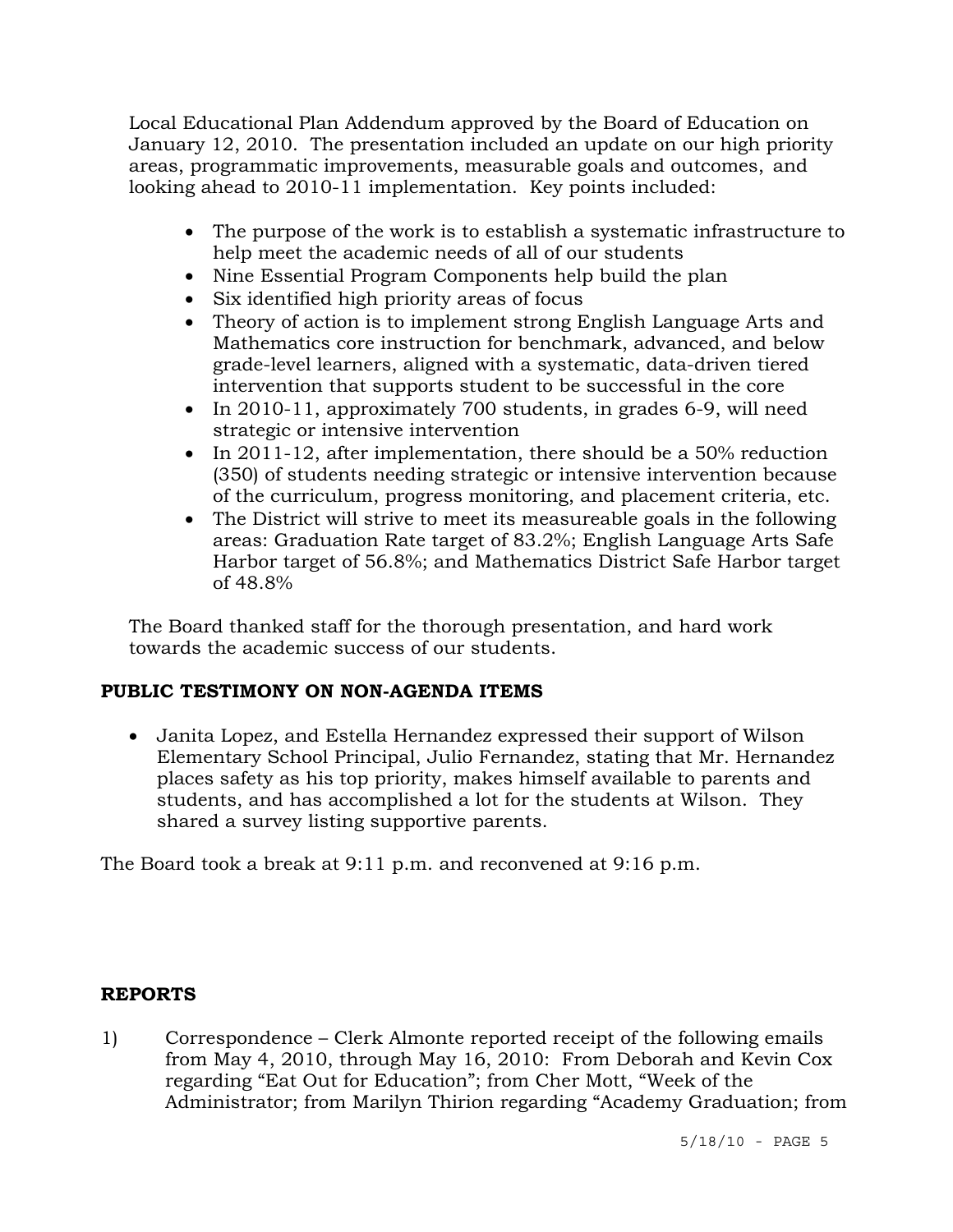Deborah Benyahia regarding "Message from AC Transit, regarding Public Hearing on May 26"; from Dennis Lim regarding "AC Transit to hold public hearings"; from Stephen Cassidy regarding "Appointment for Region 7-B is SL School Board Member Diana Prola"; from Jeanette Wood regarding "SLHS Football Golf Tournament; from Kelly Ball regarding "More Police, Fire Recruits Flunk Fitness Test; from Kim Amato regarding \$1000 Grants from Beyond Questions; from Marek Janko regarding support; from Deborah Benyahia regarding "AC Transit Resolution 10-027 RE: Arizona's Anti-Immigration Law"; from Carol Delton regarding "Use less costly resources for equity work", and "Questions on ASSETS grant contract and other funding from Supplemental Instruction".

- 2) Student Board Member Report Student Board member Steven Mills updated that Board on activities at San Leandro High School. Highlights included:
	- The Junior/Senior Ball was May 8 and was a great success
	- The Associate Student Body was disappointed that more teachers didn't participate in the raffle incentive during the STAR test
	- There will be a Talent Show on Friday, May 21, 7 p.m. in the school gym
	- The badminton team has advanced to the NCS competition
	- There will be a Color/Spring Sports Rally on Friday, May 28 from 3:15-7:00 p.m. in the school gym. Sport teams will wear their uniforms and a different color has been assigned to the freshmen, sophomores, juniors and seniors to show class spirit
	- The After Grad Party will be June 17, from 10-2:00 a.m.
	- Plans are in the works for Unity Day scheduled for June 4

As a side note, Trustee Prola congratulated Student Board member Mills for being accepted at Cal Berkeley.

- 3) Union Representative Reports
	- Carol Alvarez, California School Employees' Association (CSEA) President, recognized the classified employees as the District celebrates Classified School Employees' Week. Ms. Alvarez also shared an email from a classified employee regarding the reduction of her position and urged the Board to think about the elementary library Para Educators as they celebrate the work of our classified employees during this week.

 Ms. Alvarez also distributed a flyer announcing a "Statewide Day of Action" rally on May 19, 2010, in Livermore. Ms. Alvarez invited the Board to join them in sending a message to California leaders saying "Enough is Enough! – it's time to quit balancing the budget on our children's backs."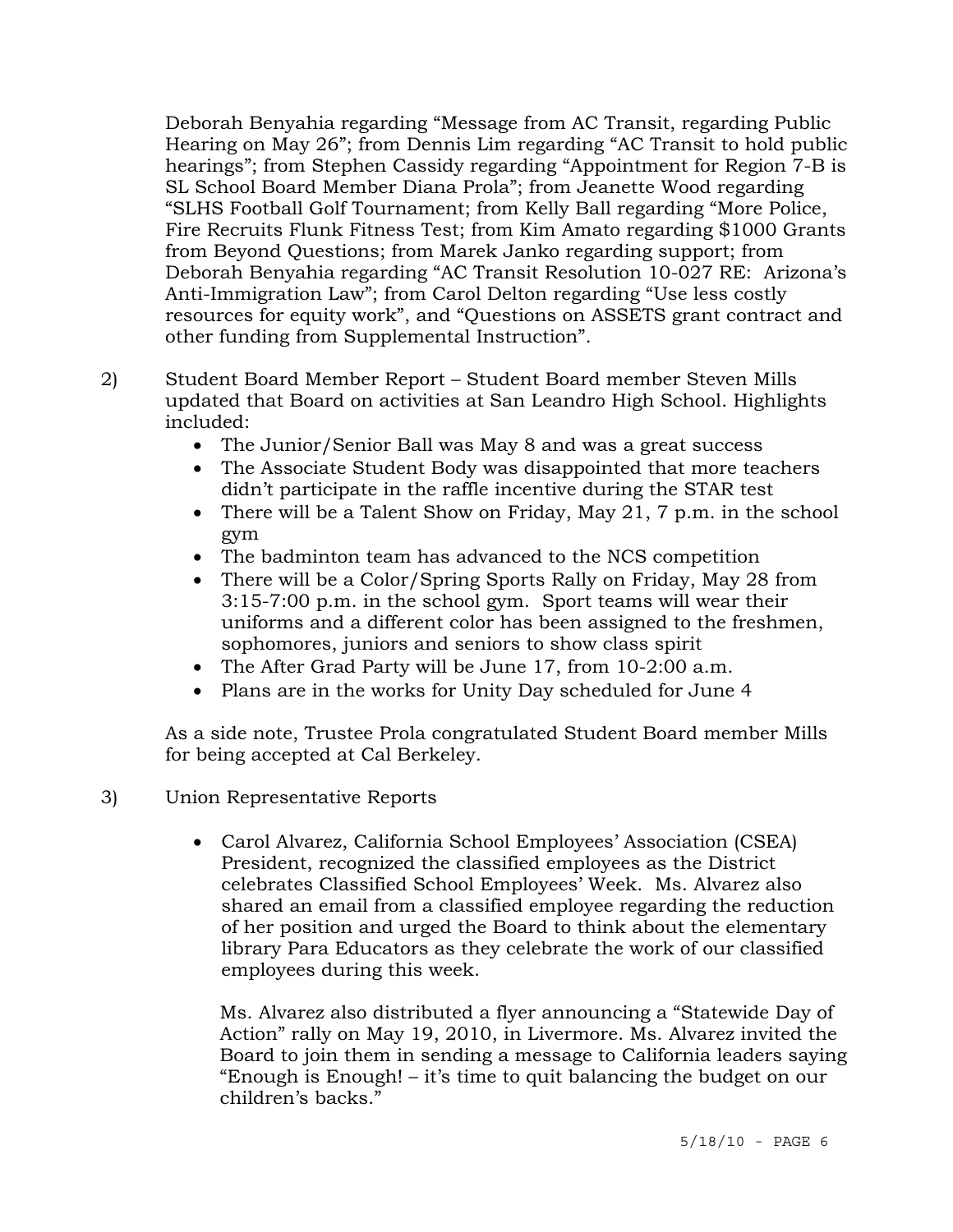- Mark Hamilton, San Leandro Teacher Association, provided accolades to CSEA, stating that "without them we couldn't do what do."
- 4) Interim Superintendent Report Interim Superintendent Cindy Cathey provided the following report:
	- The secondary Open Houses were last week. Flyers in English and Spanish informing the community and staff of the Board's interest in exploring a potential bond to address sports facility, fields, swimming pool, etc. were distributed. The flyers will be distributed at the elementary Open Houses on May 27.
	- The Budget Advisory Committee met on May 5 to review the reductions and adjustments for 2011-2012 and 2012-2012. They also received updated budget charts. Their next meeting will be on Wednesday, June 9 where they will receive information on the May Revise, which she would be attending on Friday, May 21, along with Assistant Superintendent Chin-Bendib and Trustee Mack-Rose.
	- Thursday, May 20, 6-8 p.m. will be the District's first Latino Student Achievement Night at John Muir Middle School sponsored by the DELAC and ELAC groups.
- 5) Board Committee Reports
	- Facilities & Technology-Trustee Cutter reported that the committee met on May 6 and discussed the following items that were being brought forward for Board consideration tonight: Change Order #7 to the Jeff Luchetti Construction contract for the San Leandro High School Fred T. Korematsu Campus, Amendment #3 to the 3QC Labor Compliance Program professional services contract, Amendment #3 to the Jeffery E. Wong Architectural Design Services contract, Amendment #7 to the Ninyo & Moore professional contract for additional testing and inspection at the Arts Education Center project, D.L. Falk contract for open space & Business Academy, and reviewed signage on the San Leandro High School Fred T. Korematsu Campus 138th Avenue entrance canopy wording, originally presented on April 23, 2010. Additionally the committee discussed the modernization scope and identification of projects for a potential new Bond, and potential projects for future estimated \$5.4M from Qualified School Construction Bond (QSCB) savings. The next meeting of the Facilities & Technology committee will be May 20, 10-11:30 a.m. at the District Office.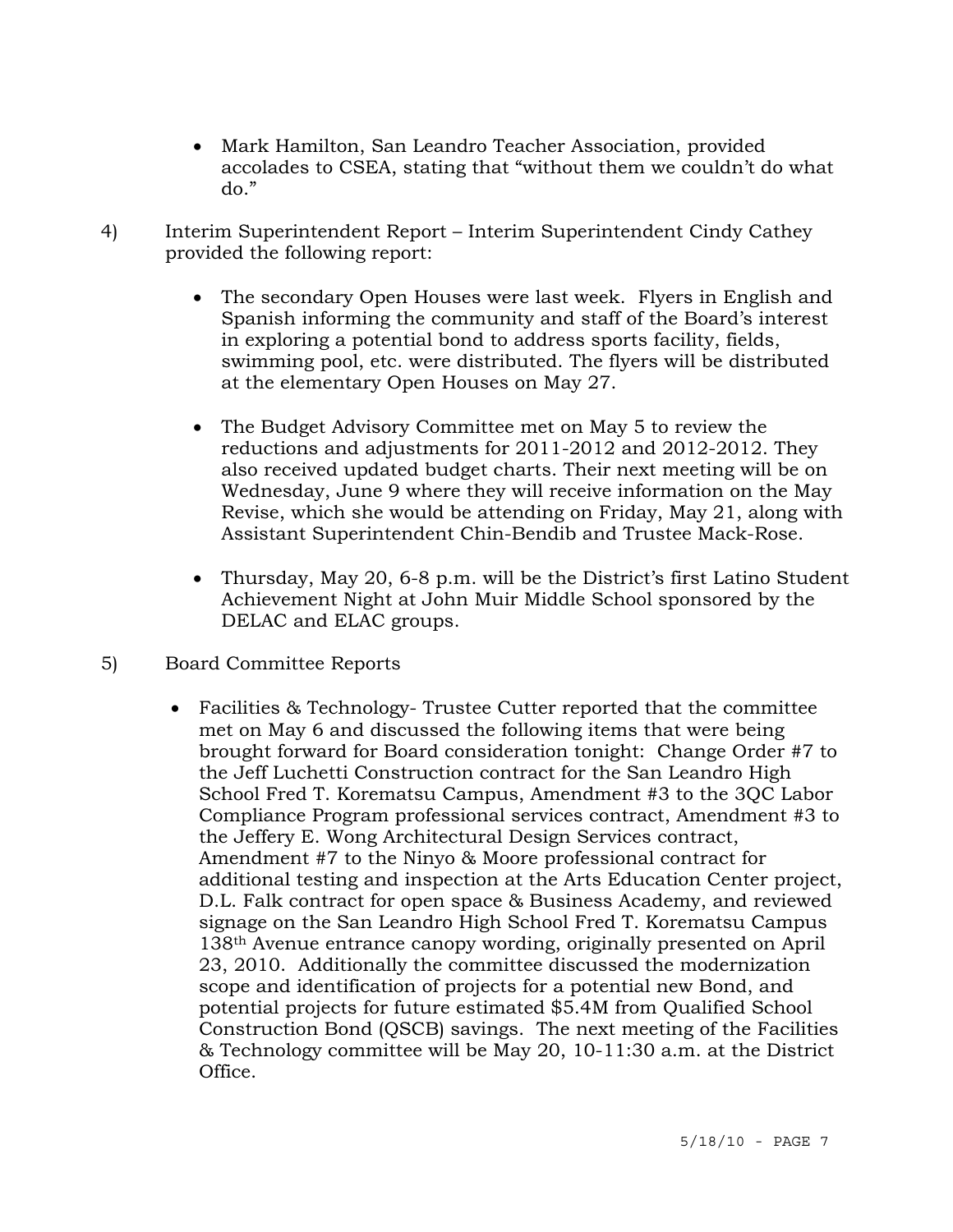- 5) Board Representatives' Reports
	- Eden Area Regional Occupational Program Trustee Almonte reported that the Governing Board of the Eden Area ROP met on May 6 and approved Resolution 388: Day of the Teacher; Resolution 389: Classified Employees' Week; Resolution 390: Temporary Borrowing between Funds; and Resolution 391: Year End Budget Transfers of Funds.

## **CONSENT ITEMS**

Trustee Prola requested that Consent Items 3.1-C Acceptance of Donations; 3.2- Designation of School Representatives to the California Interscholastic Federation League; 3.3-C Renewal of San Leandro High School Carl D. Perkins Career and Technical Education Improvement Act of 2006 Grant Application for the 2010- 2011 School year; and 3.4-C Memorandum of Understanding (MOU) between San Leandro Unified School District and Alameda County Office of Education (ACOE) to Provide SB 472 Houghton-Mifflin ELA Training for K-5 Teachers be pulled from the consent calendar.

## General Services

| $1.1 - C$ | Approval of Board Minutes – May 4, 2010 |
|-----------|-----------------------------------------|
| $1.2-C$   | Approval of Board Minutes – May 6, 2010 |

## Human Resources

2.1-C Acceptance of Personnel Report

## Business Operations

- 4.1-C Ratification of Payroll for April 2010
- 4.2-C Approval of Bill Warrants
- 4.3-C Approval of Intra-Budget Transfers (BT) and Budget Revisions (BR) for April 2010

## Facilities and Construction

- 5.1-C Signage on the San Leandro High School Fred T. Korematsu Campus  $138<sup>th</sup>$  Street Entrance Canopy
- 5.2-C Construction Contract with LC General Engineering and Construction, Inc. for the San Leandro High School (SLHS) Business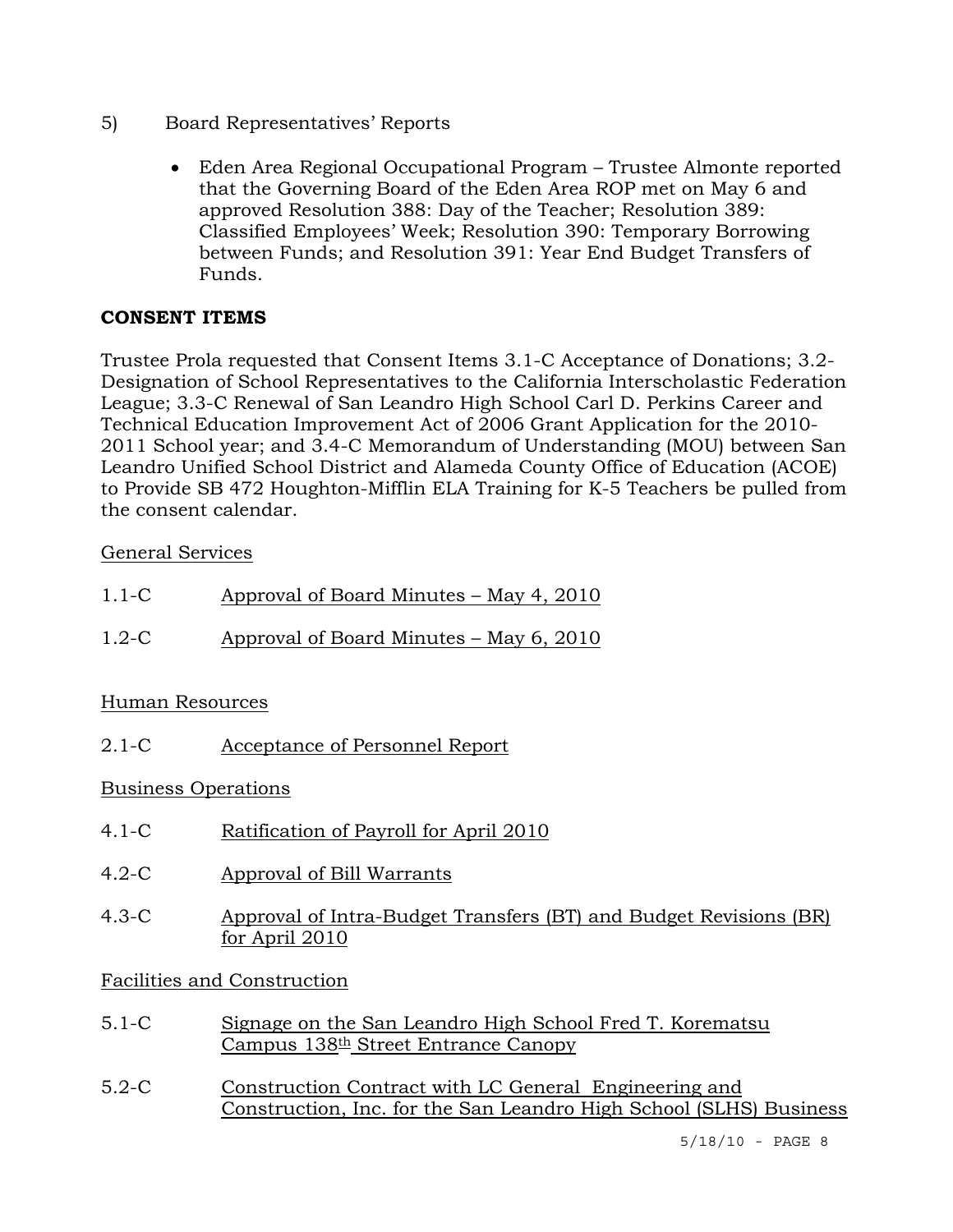Academy and Open Space Project

- 5.3-C Construction Contract with D.L. Falk for the San Leandro High School Open Space and Business Academy Project
- 5.4-C Amendment #3 to the 3AC Labor Compliance Program (LCP) Professional Services Contract
- 5.5-C Change Order #7 to the Jeff Luchetti Construction Contract for the San Leandro High School Fred T. Korematsu Campus
- 5.6-C Amendment #3 to the Jeffery E. Wong Architectural Design Services Contract for John Muir Middle School
- 5.7-C Amendment #7 to the Ninyo & Moore Professional Services Contract for Additional Testing and Inspection at the Arts Education Center Project

On a motion made by Trustee Sullivan and seconded by Trustee Hague, the Board approved the consent items by a 7-0 vote.

#### Educational Services

## 3.1-C Acceptance of Donations

Staff clarified for Trustee Prola that the amount of all cash donations are listed on the report.

On a motion made by Trustee Prola and seconded by Trustee Cutter, the Board approved the Acceptance of Donations as presented by a 7-0 vote.

#### 3.2-C Designation of School Representatives to the California Interscholastic Federation League (CIF)

In response to Trustee Prola on the representative's role and how they are selected, staff explained that each year representatives to the CIF must be designated by the high school (in a non-election process) and approved by the Board to be able to vote on matters concerning their league and section. If the CIF Section Office does not receive this form by the deadline of July 1, our voting privileges will be suspended for the 2010-2011 school year.

On a motion made by Trustee Prola and seconded by Trustee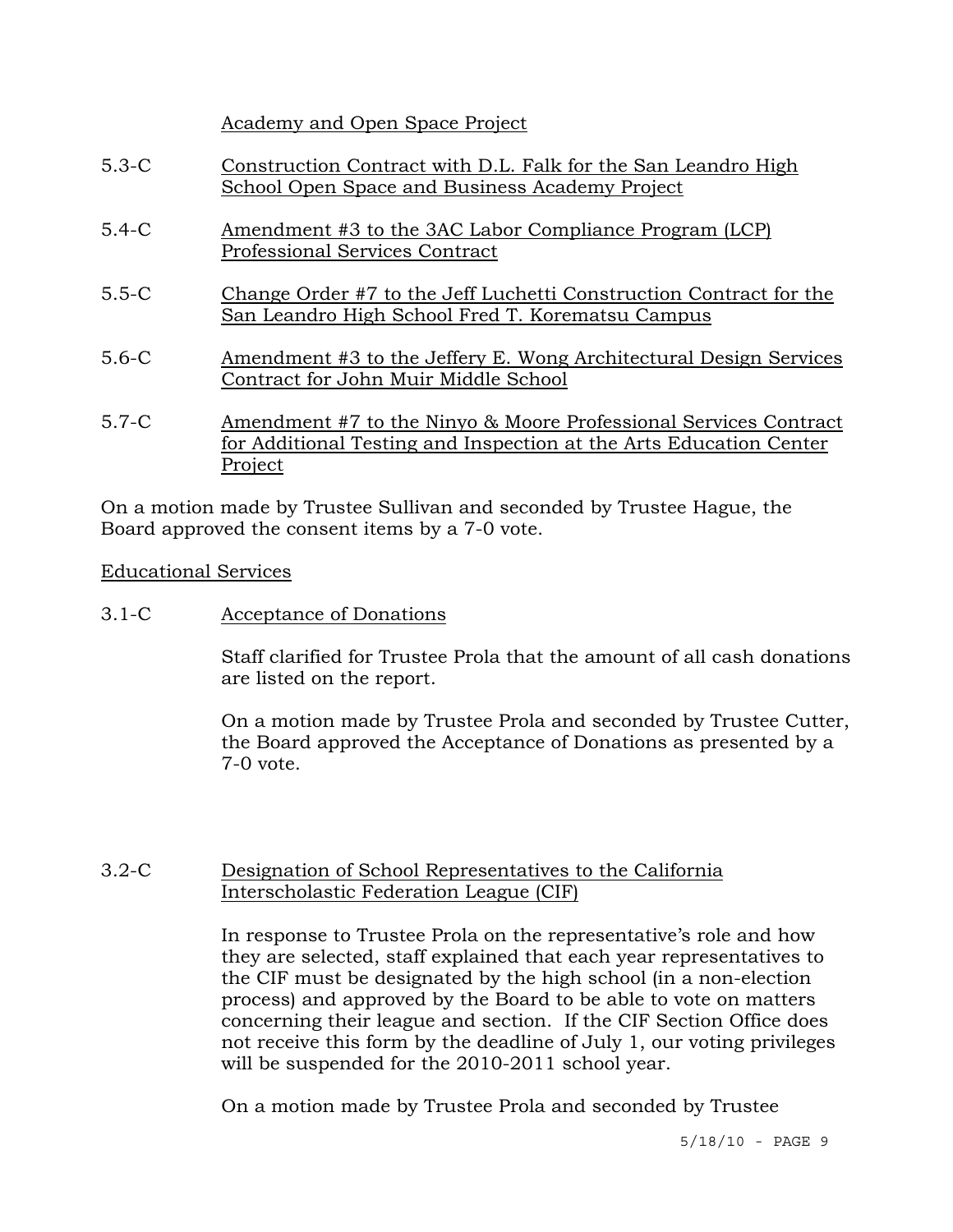Sullivan, the Board approved the designation of school representatives to the California Interscholastic Federation League (CIF), by a 7-0 vote.

3.3-C Renewal of San Leandro High School Carl D. Perkins Career and Technical Education Improvement Act of 2006 Grant Application for the 2010-2011 School Year

Trustee Prola noted that her question had already been addressed.

On a motion made by Trustee Prola and seconded by Trustee Sullivan, the Board approved the renewal of San Leandro High School Carl D. Perkins Career and Technical Education Improvement Act of 2006 Grant Application for the 2010-2011 school year, by a 7-0 vote.

3.4-C Memorandum of Understanding (MOU) between San Leandro Unified School District and Alameda County Office of Education (ACOE) to Provide SB 472 Houghton-Mifflin ELA Training for K-5 Teachers

> Responding to Trustee Prola, staff explained that since being notified that the District had become a Program Improvement District, one of the main requirements was that all English/Language Arts and Math teachers must complete a 40-hour professional development focused on the state-adopted instructional materials. Interim Superintendent Cathey confirmed that at the end of this training, all elementary and secondary ELA teachers will have met that requirement.

On a motion made by Trustee Prola and seconded by Trustee Almonte, the Board approved Memorandum of Understanding (MOU) between San Leandro Unified School District and Alameda County Office of Education (ACOE) to provide SB 472 Houghton-Mifflin ELA training for K-5 Teachers, by a 7-0 vote.

## **ACTION ITEMS**

## General Services

1.1-A Employment Contract between San Leandro Unified School District and the Assistant Superintendent, Business Services for the period July 1, 2010, through June 30, 2012

> On a motion made by Trustee Mack-Rose and seconded by Trustee Cutter, the Board approved the employment contract between San Leandro Unified School District and the Assistant Superintendent,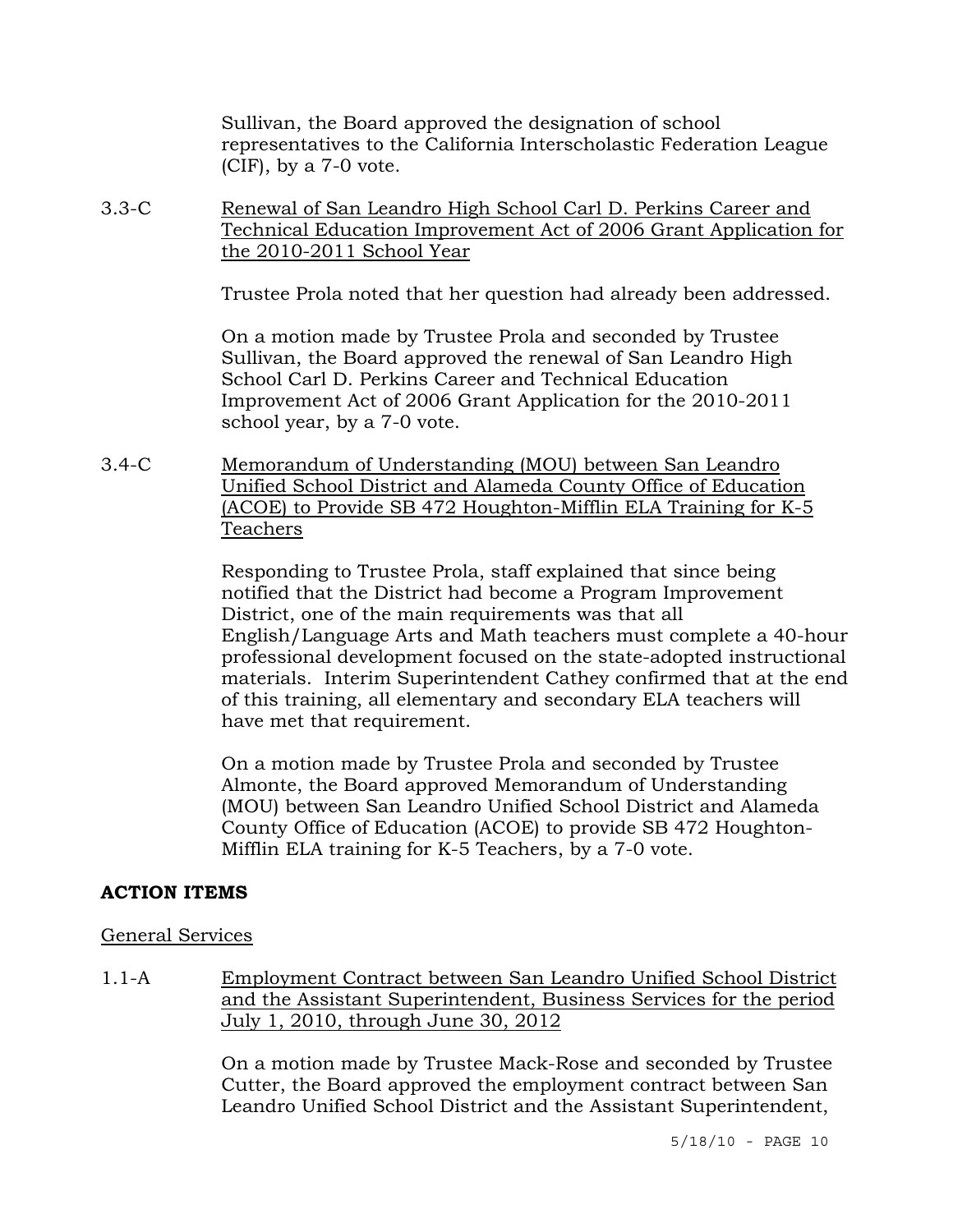Business Services for the period July 1, 2010, through June 30, 2012, by a 7-0 vote.

1.2-A Employment Contract between San Leandro Unified School District and the Interim Assistant Superintendent, Educational Services for the period July 1, 2010, through June 30, 2011

> On a motion made by Trustee Mack-Rose and seconded by Trustee Hague, the Board approved the employment contract between San Leandro Unified School District and the Interim Assistant Superintendent, Educational Services for the period of July 1, 2010, through June 30, 2011, by a 7-0 vote.

#### Human Resources

2.1-A Resolution #10-38 Reduction or Elimination of Specially Funded and Generally Funded Classified Services

> On a motion made by Trustee Cutter and seconded by Trustee Mack-Rose, the Board adopted Resolution #10-38 Reduction or Elimination of Specially Funded and Generally Funded Classified Services, by a 7-0 vote.

#### **CONFERENCE ITEM**

#### General Services

1.1-CF Schedule of Regular Board Meetings

The Board discussed and considered approving the schedule of the regular Board meetings for 2010-2011.

Trustee Mack-Rose proposed that the 2nd Tuesday of the each month be tentatively set aside for work study sessions from 6:00-8:00 p.m. at the District Office.

On a motion made by Trustee Mack-Rose and seconded by Trustee Prola, the Board approved the schedule of regular Board meetings for 2010-2011, including the following tentative dates for work study sessions: July 13, August 31, September 14, October 12, November 9, 2010; and January 18, February 15, March 8, and May 10, 2011, by a 7-0 vote.

#### **INFORMATION ITEMS**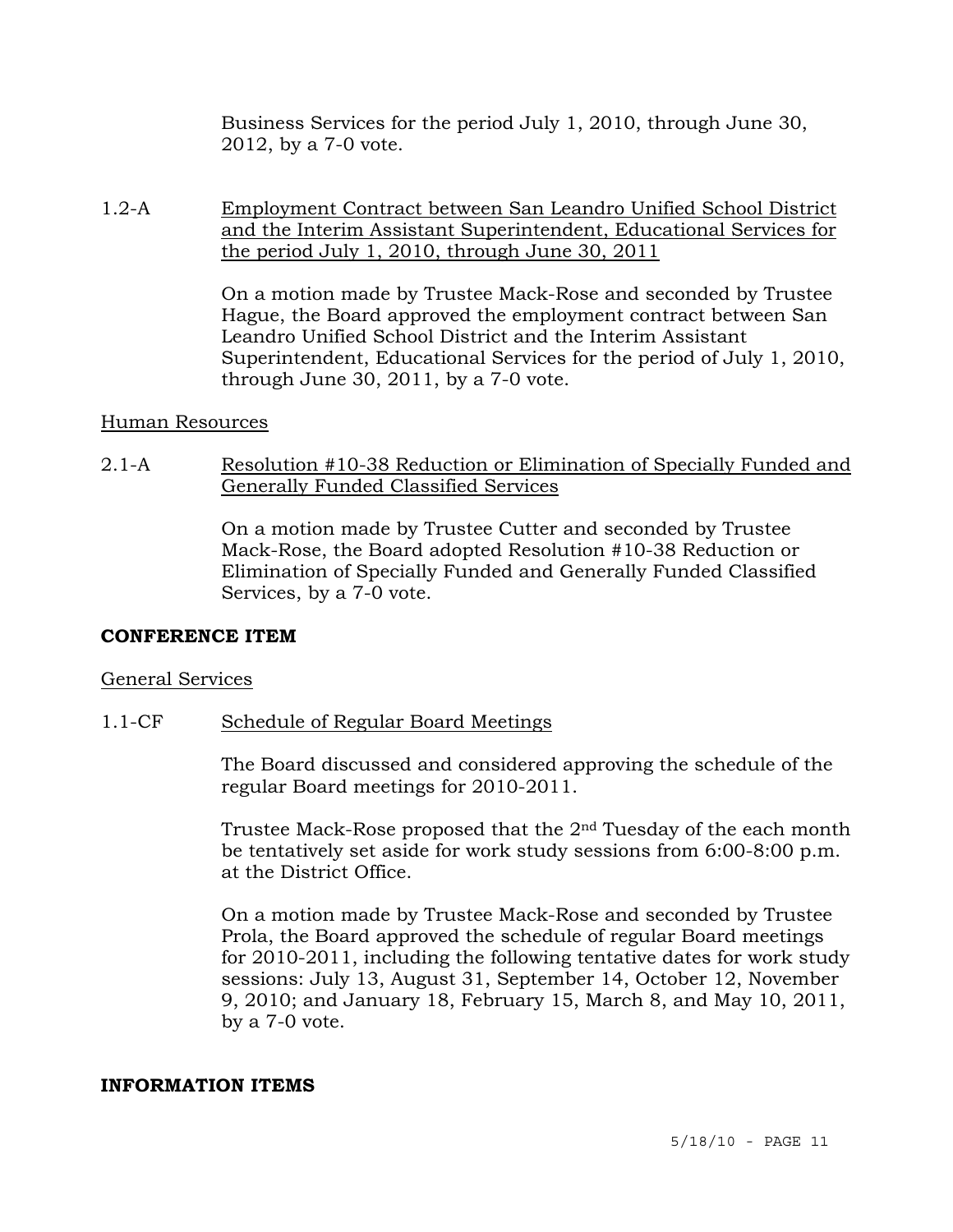#### Business Operations

#### 4.1-I Miscellaneous Receipts

Miscellaneous receipts in the amount of \$16,804,674.24 have been deposited in the Treasure of Alameda County.

#### **ADDITIONAL SUGGESTIONS AND COMMENTS FROM BOARD MEMBERS**

• Trustee Mack-Rose asked and received consensus to have budget questions and answers placed on the website.

Trustee Mack-Rose asked that Kindergarten readiness be addressed.

 Trustee Mack-Rose suggested that, in light of recent occurrences at the sites, Interim Superintendent Cathey encourage the high school and middle schools to form a task force that addresses safety and the impact bullying has on student learning.

• Piggybacking on the safety concern raised by Trustee Mack-Rose, Trustee Sullivan would like to see the Board Facilities and Technology committee look into ongoing coverage at the entrance to the high school and consider placing a fence at Wilson Elementary school.

 Trustee Sullivan commented on how wonderful the Senior Ball was and that the After Grad Party will be June 17, 10-2:00 a.m.

 Trustee Sullivan commented that while the month of May honors "Mothers," she would like to dedicate tonight's meeting in memory of Dorothy Height, a pioneer of both the Civil Rights Movement and the Women's Movement.

- Trustee Almonte asked for consensus to invite representatives from East Bay Municipal Utility District (EBMUD) to provide a presentation to the Board regarding California's water issues and supplies. Trustee Katz-Lacabe felt that, while this was very important information, he didn't feel that it was relevant to students and education. Trustee Almonte did not receive consensus to his request.
- Trustee Hague commented on the success of the San Leandro High School Boosters' fundraiser at Drakes Brewery.
- Trustee Prola commented on a program offered by Big Smiles Dental, whereby a dentist (equipped with x-ray equipment and dental tools) comes to the schools and provides a dental exam free of charge to students.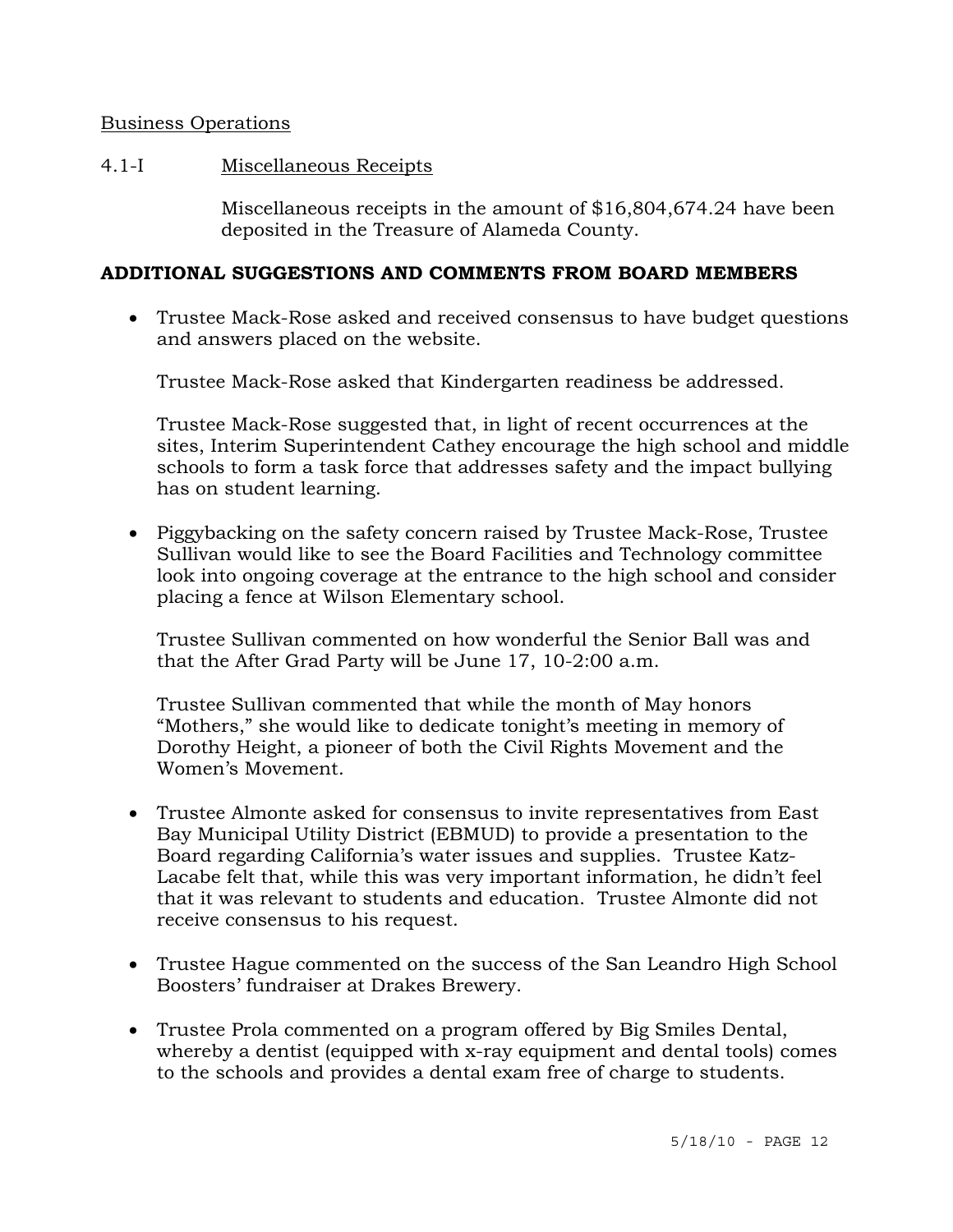Interim Superintendent Cathey noted that currently Davis Street provides such a program.

 Trustee Prola would like staff to consider installing additional security cameras on the high school campus.

 Trustee Prola commented that she would be attending the California School Boards Delegate Assembly in Sacramento this weekend, May 22-23.

• Trustee Cutter was concerned with the District's similar schools scores.

 Trustee Cutter suggested that the Ad Hoc Committee for a Potential Bond reach out to the City Parks and Recreation Commission for their input.

• Trustee Katz-Lacabe commented that he attended the Chamber Government Affairs committee meeting along with Interim Superintendent Cathy, and Martin Capron from the San Leandro Sports Foundation, and found it to be very informative.

 On Friday, May 14, Trustee Katz-Lacabe reported that he attended an open house at Estabrook Place, the new senior housing located across the street from McKinley Elementary, slated to open in June. Trustee Katz-Lacabe stated that he spoke with City Councilmember Gregory and Cher Mott, Principal of McKinley about program ideas that will provide interaction between the seniors living at the facility and the students at McKinley such as reading and cultural events, etc.